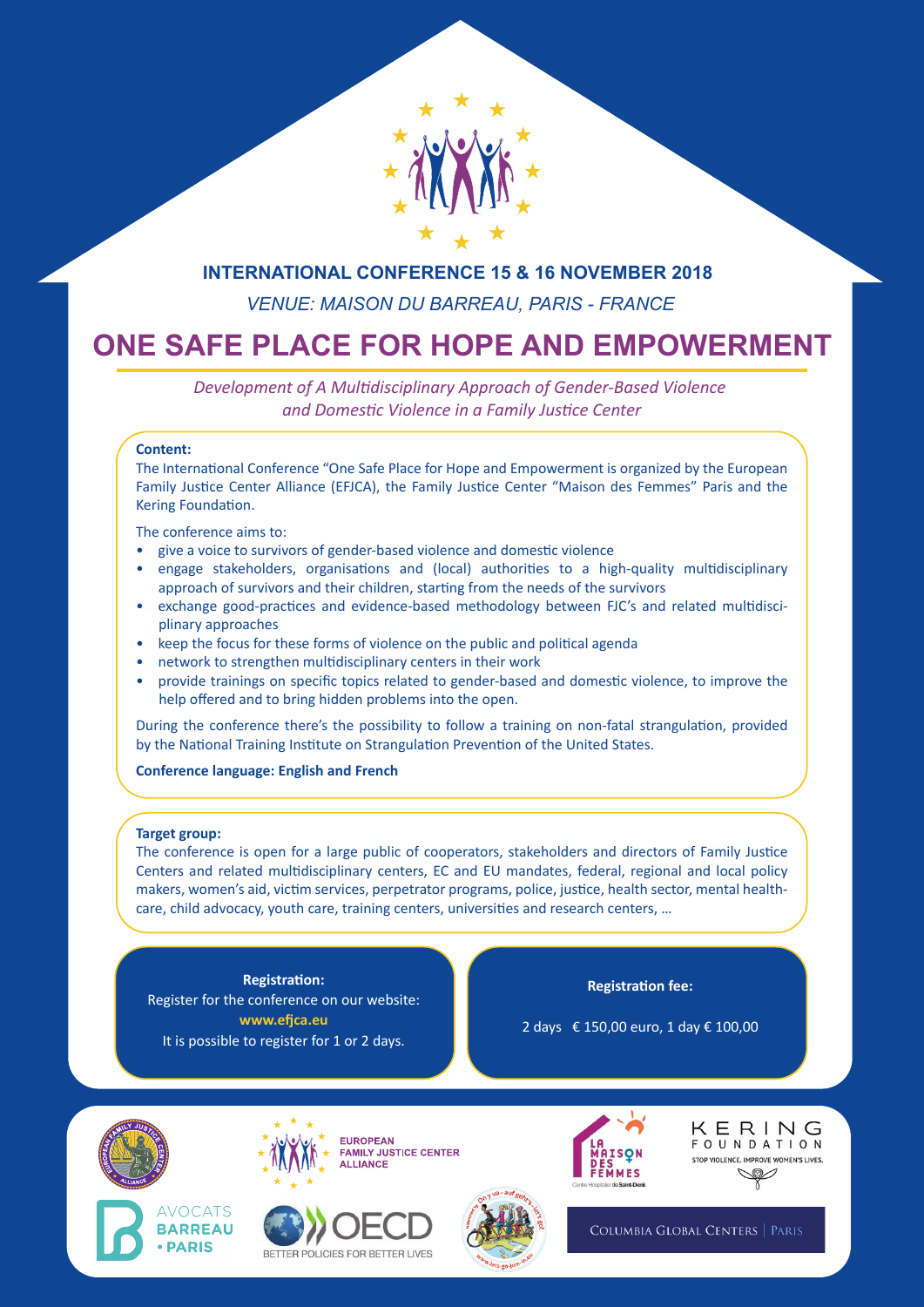| <b>Plenary Day</b> |
|--------------------|
|--------------------|

| 8.30:  | <b>Registration</b>                                                                                                                                                                                                                                                                                                                                                                                                                                                                                                                                                                                                                                                       |
|--------|---------------------------------------------------------------------------------------------------------------------------------------------------------------------------------------------------------------------------------------------------------------------------------------------------------------------------------------------------------------------------------------------------------------------------------------------------------------------------------------------------------------------------------------------------------------------------------------------------------------------------------------------------------------------------|
| 9.15:  | <b>Opening</b><br>by Marie-Aimée Peyron, Mme le Bâtonnier de l'Ordre des Avocats de Paris<br>and Gabriela Ramos, OECD Chief of Staff and Sherpa to the G20                                                                                                                                                                                                                                                                                                                                                                                                                                                                                                                |
| 9.25:  | <b>Welcome and introduction</b><br>by Ghada Hatem, director FJC/Masion des Femmes Paris and Pascale Franck, vice-president EFJCA<br>(Voices: videos of survivors within FJC's)                                                                                                                                                                                                                                                                                                                                                                                                                                                                                            |
| 9.35:  | <b>One Safe Place for Hope and Empowerment</b><br>by Gael Strack, CEO of Alliance for HOPE International                                                                                                                                                                                                                                                                                                                                                                                                                                                                                                                                                                  |
| 10.15  | The European FJC movement<br>by Bert Groen, President EFJCA, with FJC movie                                                                                                                                                                                                                                                                                                                                                                                                                                                                                                                                                                                               |
| 10:45: | <b>Break</b>                                                                                                                                                                                                                                                                                                                                                                                                                                                                                                                                                                                                                                                              |
| 11.10: | <b>Organization of the Unités Médico-Judiciaires in France</b><br>by Dr. Céline Denis, forensic doctor at the Jean Verdier Hospital in Bondy.                                                                                                                                                                                                                                                                                                                                                                                                                                                                                                                             |
| 11.35: | The role of the police in a multidisciplinary approach<br>by Olivier Slosse, Assistant Director Strategy and Policy, Local Police Brussels Capital Ixelles                                                                                                                                                                                                                                                                                                                                                                                                                                                                                                                |
| 12.00: | A good example in France: FJC Paris 'Maison les Femmes'<br>by Ghada Hatem and the Kering Foundation.                                                                                                                                                                                                                                                                                                                                                                                                                                                                                                                                                                      |
| 12.25: | <b>Time for Lunch</b>                                                                                                                                                                                                                                                                                                                                                                                                                                                                                                                                                                                                                                                     |
| 13.45: | Children as the most vulnerable individuals in gender-based violence and domestic violence<br>by Margreet Visser, clinical psychologist Child & Youth Trauma Center Kenter, The Netherlands                                                                                                                                                                                                                                                                                                                                                                                                                                                                               |
| 14.20: | Perpetrators care: embody the victim<br>by Linda Tromeleue, psychologist, family therapist specialized in domestic violence and working with perpetrators                                                                                                                                                                                                                                                                                                                                                                                                                                                                                                                 |
| 15.00: | <b>Break</b>                                                                                                                                                                                                                                                                                                                                                                                                                                                                                                                                                                                                                                                              |
| 15.15: | What role for specialized organizations in public policies that combat violence against women?<br>by Françoise Brié, Executive Director of the Fédération Nationale Solidarité Femmes (FNSF)                                                                                                                                                                                                                                                                                                                                                                                                                                                                              |
| 15.45: | <b>Engaging men and boys</b><br>by Gary Barker, President and CEO of Promundo                                                                                                                                                                                                                                                                                                                                                                                                                                                                                                                                                                                             |
| 16.25: | <b>Overall considerations within the European context</b><br>by Gael Strack and Gary Barker                                                                                                                                                                                                                                                                                                                                                                                                                                                                                                                                                                               |
| 16.45: | <b>Closing Day 1</b>                                                                                                                                                                                                                                                                                                                                                                                                                                                                                                                                                                                                                                                      |
| 19.00: | Cocktail hosted by Columbia Global Centers at Reid Hall                                                                                                                                                                                                                                                                                                                                                                                                                                                                                                                                                                                                                   |
|        | Located in the heart of the Montparnasse neighborhood of Paris, Reid Hall has hosted for more than a century<br>international conferences, undergraduate and graduate programs, and cultural and scholarly events. Over the<br>years, it has earned a significant place in trans-Atlantic relationships. In March 2010, it was inaugurated as Colum-<br>bia Global Centers   Paris and forms part of a network of global centers located in eight major world cities: Beijing,<br>Mumbai, Nairobi, Istanbul, Paris, Rio de Janeiro, Santiago and Amman. As such, it benefits from the significant<br>resources provided by Columbia faculty, students and administration. |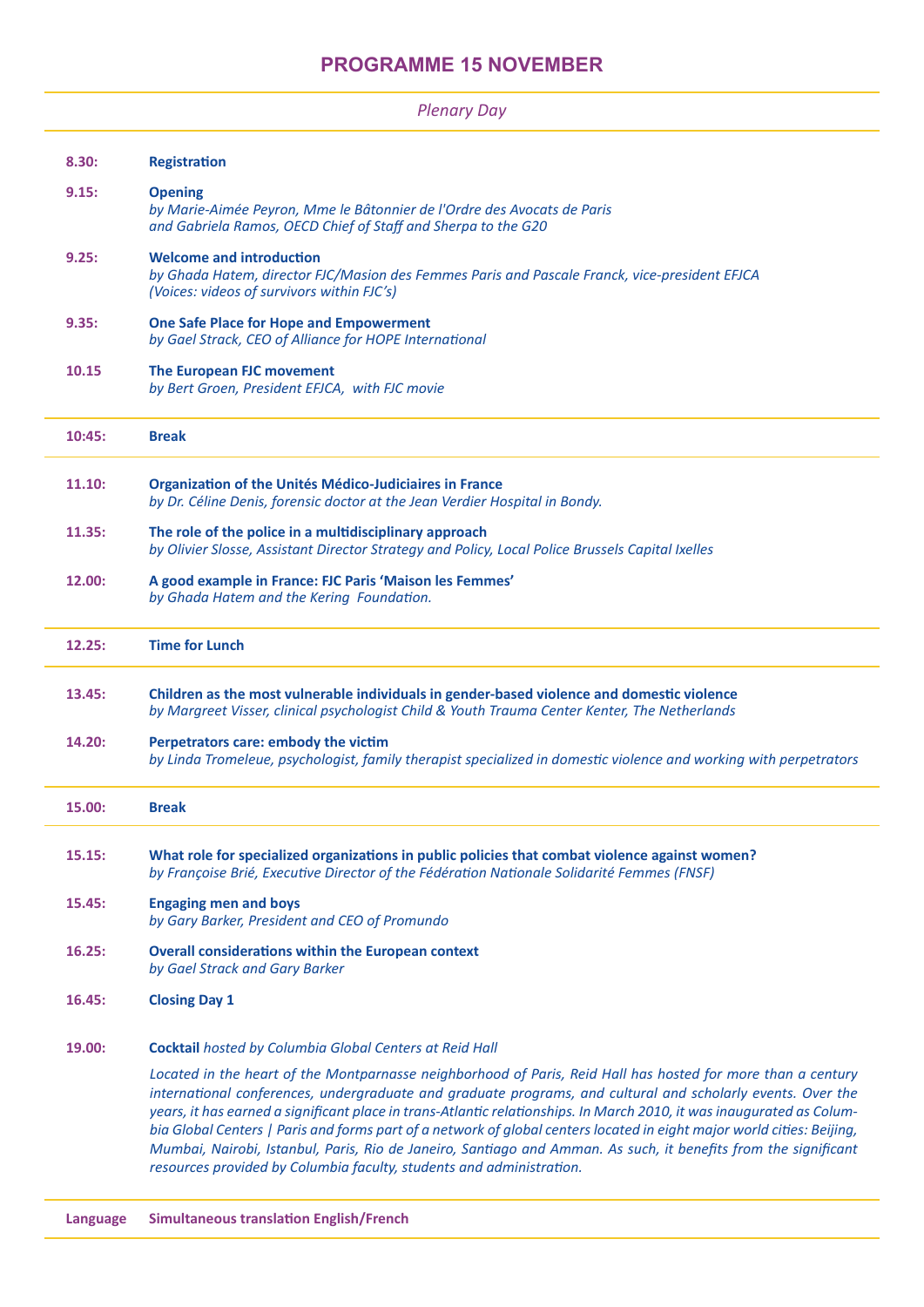## *The second day offers a choice between:*

### **1. TRAINING IN (NON-FATAL) STRANGULATION**

**Target group:** *this session is open for a large group of professionals working in the field of police, justice, victim care, women's aid, health care, forensic examination, social work,…*

## **2. THE START, WORK AND EXPERIENCES OF EUROPEAN FAMILY JUSTICE CENTERS**

**Target group:** *this session is meant for professionals interested in the start of multidisciplinary centers or already working in multidisciplinary approach of domestic violence, gender-based violence and/or child abuse*

| 9.00: | <b>Registration</b>                                                                                                                                                             |
|-------|---------------------------------------------------------------------------------------------------------------------------------------------------------------------------------|
| 9.15: | <b>Opening</b><br>by Bert Groen                                                                                                                                                 |
| 9.30: | Understanding the timeframe of PTSD to offer more adapted multidisciplinary solutions<br>by Dr Thierry Baubet, psychiatrist and specialized in child and adolescent trauma care |
| 9.40: | Transfer to group sessions                                                                                                                                                      |

## **1. TRAINING IN (NON-FATAL) STRANGULATION** *by Gael Strack*

#### **(English with French translation)**

**9.45 - 16.05:** Strangulation has been identified as one of the most lethal forms of domestic violence and sexual assault: unconsciousness may occur within seconds and death within minutes. When domestic violence perpetrators choke (strangle) their victims, not only is this felonious assault, but it may be an attempted homicide. Strangulation is an ultimate form of power and control where the batterer can demonstrate control over the victim's next breath: it may have devastating psychological effects or a potentially fatal outcome.

Strangulation is more common in domestic violence cases than previously thought. It can have serious health implications for women and their unborn children and can ultimately lead to their death.

*This session gives the big opportunity to take part in a unique training in Europe on one of the most hidden and lethal forms of domestic violence, with very serious consequences for the victims. The training offers an insight in the dynamics and impact of non-fatal strangulation, and how to recognize, disclose and question this form of violence. The role of the different professions (police, justice, help, victim support, medical care,…) is described. There is enough time for discussion and exchange.*

*Gael Strack is the CEO of Alliance for HOPE International and oversees the Alliance's Training Institute on Strangulation Prevention. She is the founding director of the San Diego Family Justice center. She will enhance the knowledge and understanding of professionals working with victims of domestic violence and sexual assault who are strangled.* 

#### **2. THE START, DEVELOPMENT, WORK AND EXPERIENCES OF EUROPEAN FAMILY JUSTICE CENTERS**

#### **(English with French translation)**

| 9.45: | 10 steps to start a Family Justice Center                                               |
|-------|-----------------------------------------------------------------------------------------|
|       | by Davy Simons, co-director FJC Antwerp and Michele Rabaiotti, Focal Point EFJCA Milan. |

**10.05: The client central in a multidisciplinary approach**

 *by Ghada Hatem*

- **10.25: Questions and discussion**
- **10.50: Break**

- **11.10: The strategic planning, culture and services of a Family Justice Center** *by Pascale Franck and Bert Groen* **11.30: The role of perpetrator programs in a community multidisciplinary approach**
- *by Alessandra Pauncz, Executive Director WWP*
- **11.50: Questions and discussion**